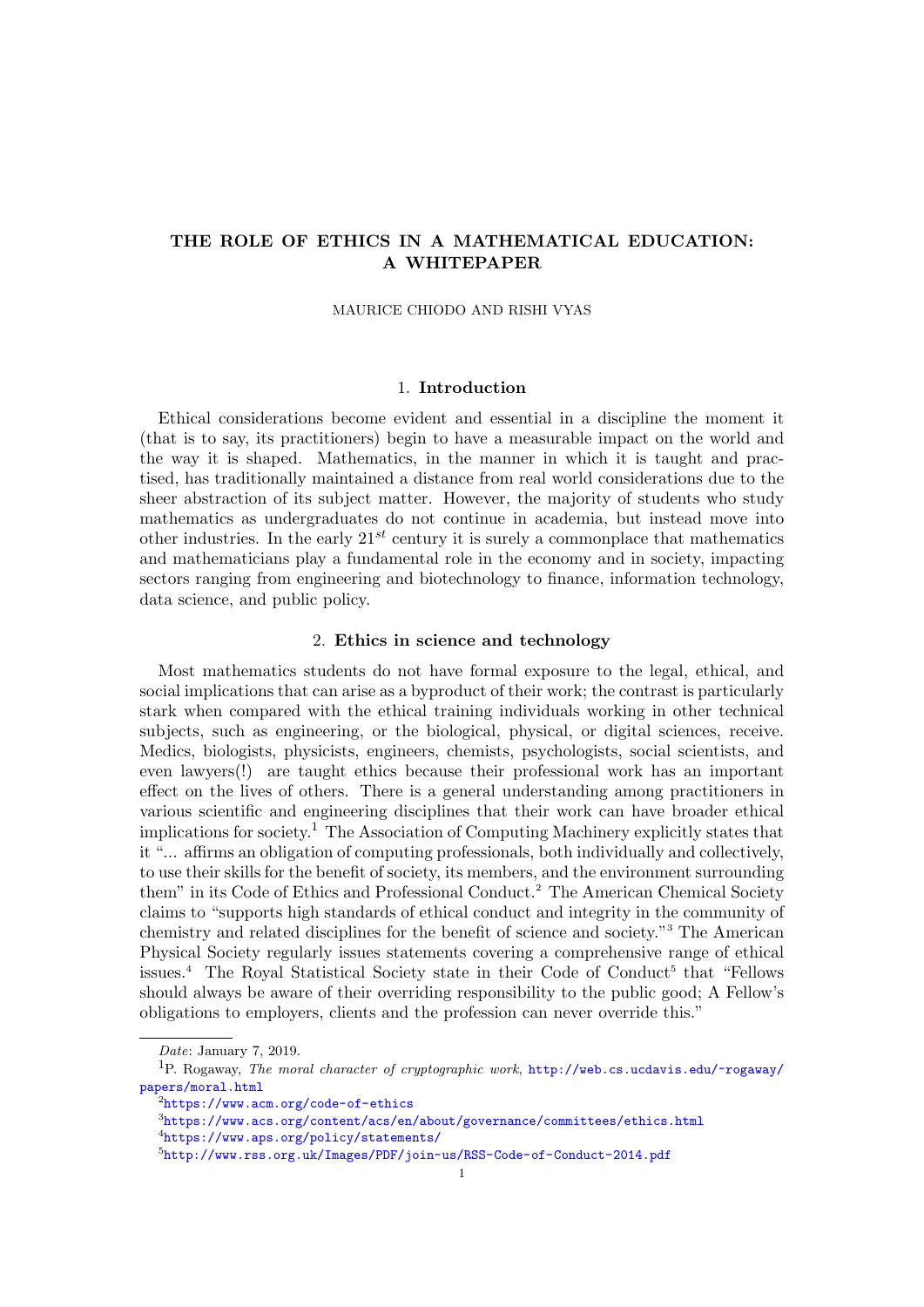Similar statements emanate from bodies representing a wide spectrum of scientific and engineering communities; these are reflective of a broad consensus amongst members of these communities that their scientific work can have and does have social consequences. Moreover, a recent issue<sup>[6](#page-1-0)</sup> of the Philosophical Transactions of the Royal Society A was dedicated to the impact of algorithms on society.

## 3. Ethics in mathematics

It is instructive to contrast this with ethical perspectives held by groups of mathematicians around the world. The American Mathematical Society offers a policy statement on ethical guidelines, but this document is essentially concerned with the ethical issues that arise from mathematics as a branch of academia: aspects related to performing, publishing, and reviewing research, and those related to discrimination within the mathematical community.[7](#page-1-1) A similar perspective is offered by the European Mathematical Society.[8](#page-1-2)

While the Society for Industrial and Applied Mathematics does provide a "Statement of Inclusiveness" covering discrimination,<sup>[9](#page-1-3)</sup> it does not appear to provide a broad ethical policy statement. The subtext here seems to be that while there are ethical issues in applied mathematics, these are imported from the disciplines that the mathematics in question is being applied to, and thus do not require a separate mention. However, their monthly publication *SIAM News* has, over the last decade, been publishing articles relating to ethics in mathematics which have had a gradually increasing level of depth and seriousness.

This lack of policy statements is broadly reflective of a long-standing consensus within the mathematical community: that while mathematics might be applied to various situations with social consequences, mathematics itself is free of ethical connotations.<sup>[10](#page-1-4)</sup> Mathematics is always done by people, and they always live, work and think in a complex social environment.

# 4. The need for this today

The majority of mathematics students, both pure and applied, end up working in roles where they are using their mathematical skills in a manner that can and does have ethical consequences. There are many examples of this, in sectors ranging from finance (the construction of very sophisticated, complex, and potentially toxic financial products) to government surveillance, to data science and information technology (the growing influence and impact of large-scale, complex, automated networks, and the algorithms that operate on them) to classical engineering disciplines (the mathematical modelling behind many industries in the hydrocarbon extraction and processing sectors). This, in turn, results in capable and trained individuals entering industry, government, and policy sectors without any training or taught sensitivity to the ethical tools that enable them to effectively appreciate and grasp the moral consequences of their actions. Indeed, the very nature of a pure mathematics education can exacerbate this imbalance: abstract

<span id="page-1-0"></span> $6S$ ofia Olhede and Patrick Wolfe (eds), Discussion meeting issue: "The growing ubiquity of algorithms in society: implications, impacts and innovations", Phil. Trans. Royal Soc. A, 376, no. 2128 (2018).

<span id="page-1-1"></span><sup>7</sup><http://www.ams.org/about-us/governance/policy-statements/sec-ethics>

<span id="page-1-4"></span><span id="page-1-3"></span><span id="page-1-2"></span><sup>8</sup><http://euro-math-soc.eu/committee/ethics>

<sup>9</sup><https://www.siam.org/About-SIAM/Policies-Guidelines/Detail/statement-on-inclusiveness> <sup>10</sup>"No discovery of mine has made, or is likely to make, directly or indirectly, for good or ill, the least difference to the amenity of the world." - G.H. Hardy, A Mathematician's Apology.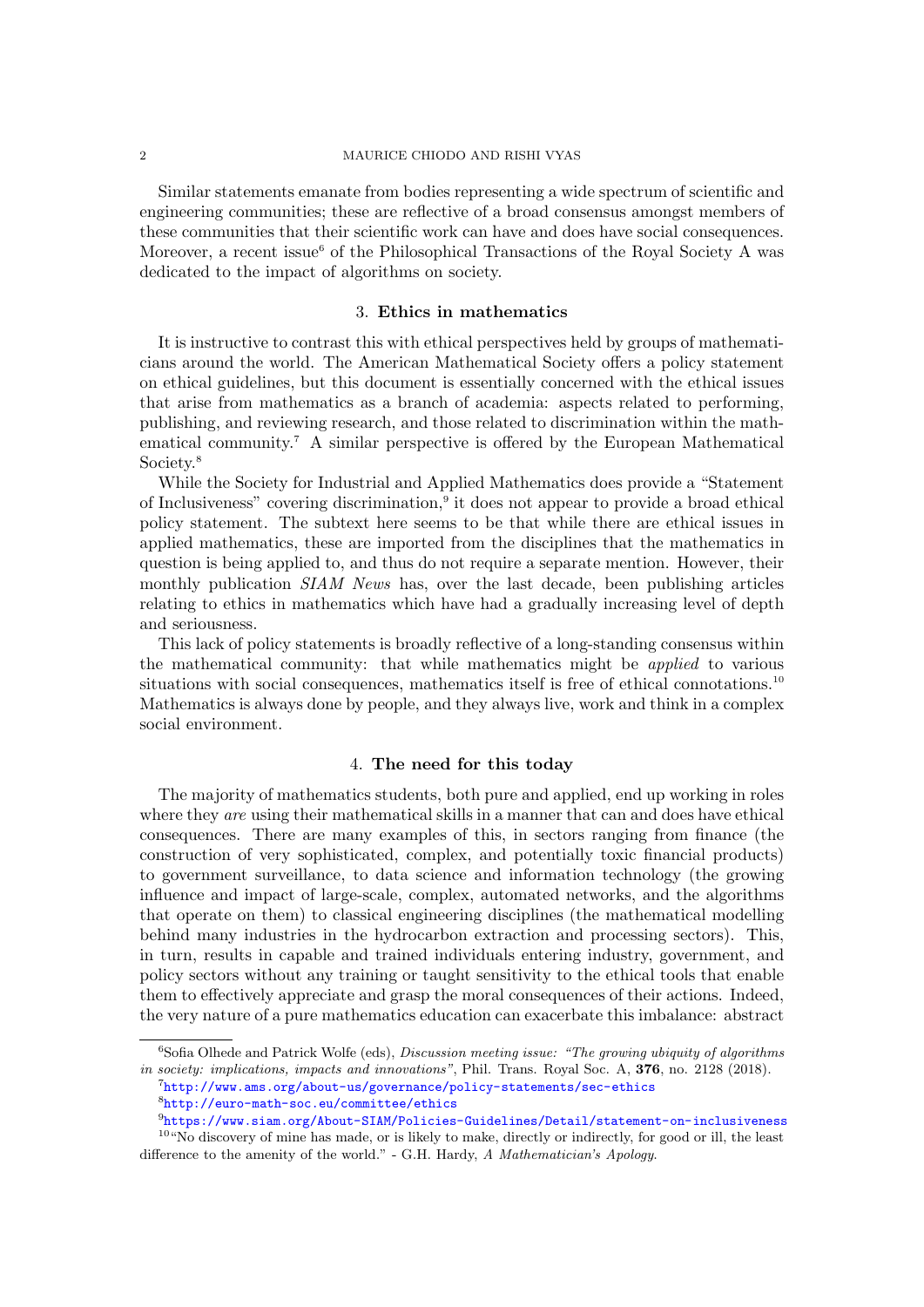### ETHICS IN MATHEMATICS 3

pure mathematics courses are often taught by individuals with little or no experience working or engaging with structures outside academia, thus preventing broader context from manifesting even by osmosis. The effect of this can be dramatic: well-meaning individuals can end up engaging in technical work without being fully aware of the broader impact of their actions; beyond moral and ethical considerations, these actions can often have legal consequences. We train professional mathematicians; are we giving them a professional training?

Some may argue that mathematicians working in industry or policy will inevitably develop the skills required to ethically orient themselves in whatever space they are operating in. While those working in any given industry may indeed gain some insight into the legal and regulatory mechanisms that oversee it, we do not believe that this necessarily leads to broader ethical overview of the manner in which harm may emanate from it. Every organisation develops an internal culture, and this internal culture determines how those working there behave, what they become aware of, and how they react to what they become aware of; it is very easy for young people who have no prior ethical training to simply imbibe the ethical perspectives (or lack thereof) of their first few employers. The frantic pace of work in modern industry often does not allow those working in it the time to even consider issues that are outside their immediate purview. It is therefore important that individuals who will engage in technical work gain some exposure to the manner in which harm can arise as a byproduct of their work during their education, as this may permit them to develop the skills required to instinctively detect ethical issues in their later life; this is especially important for those whose technical training has been at a very abstract level in subjects such as mathematics.

# 5. So what do we do?

We argue that universities and faculties should develop formal processes to expose students studying mathematics to the broader ethical space in which they operate.

## 5.1. Interweaving ethics in other lecture courses.

One option is to insert ethical perspectives into standard university mathematics courses, either in content or through the framing of certain questions on an example sheet. This is difficult and delicate to do effectively; to discuss ethical aspects in a substantial manner without compromising on mathematical content, and to do so in a manner that does not seem overly contrived. There are certain mathematical subjects that may naturally lend themselves to this project, such as financial mathematics, mathematical biology, or certain aspects of mathematical physics; however, mathematicians lecturing across the pure mathematics spectrum might be encouraged to consider such an exercise. It would be important for that resources are available for those colleagues who wish to do this, because nobody trained them in it.

### 5.2. Ethics courses.

Historically, exposure to ethics in some form has been the norm for individuals working in the natural sciences. Recently, there has been a burgeoning interest in providing ethics lecture courses for individuals learning and working in technical disciplines such as computer science.[11](#page-2-0) [12](#page-2-1) An example of such a course given at Cambridge is Professor

<span id="page-2-0"></span><sup>&</sup>lt;sup>11</sup>A list of over 200 such courses can be found here: [https://docs.google.com/spreadsheets/d/](https://docs.google.com/spreadsheets/d/1jWIrA8jHz5fYAW4h9CkUD8gKS5V98PDJDymRf8d9vKI) [1jWIrA8jHz5fYAW4h9CkUD8gKS5V98PDJDymRf8d9vKI](https://docs.google.com/spreadsheets/d/1jWIrA8jHz5fYAW4h9CkUD8gKS5V98PDJDymRf8d9vKI)

<span id="page-2-1"></span> $12$ It should be noted that ethics courses have historically been common in the computer science community: for example, the Association of Computing Machinery requires the presence of some ethical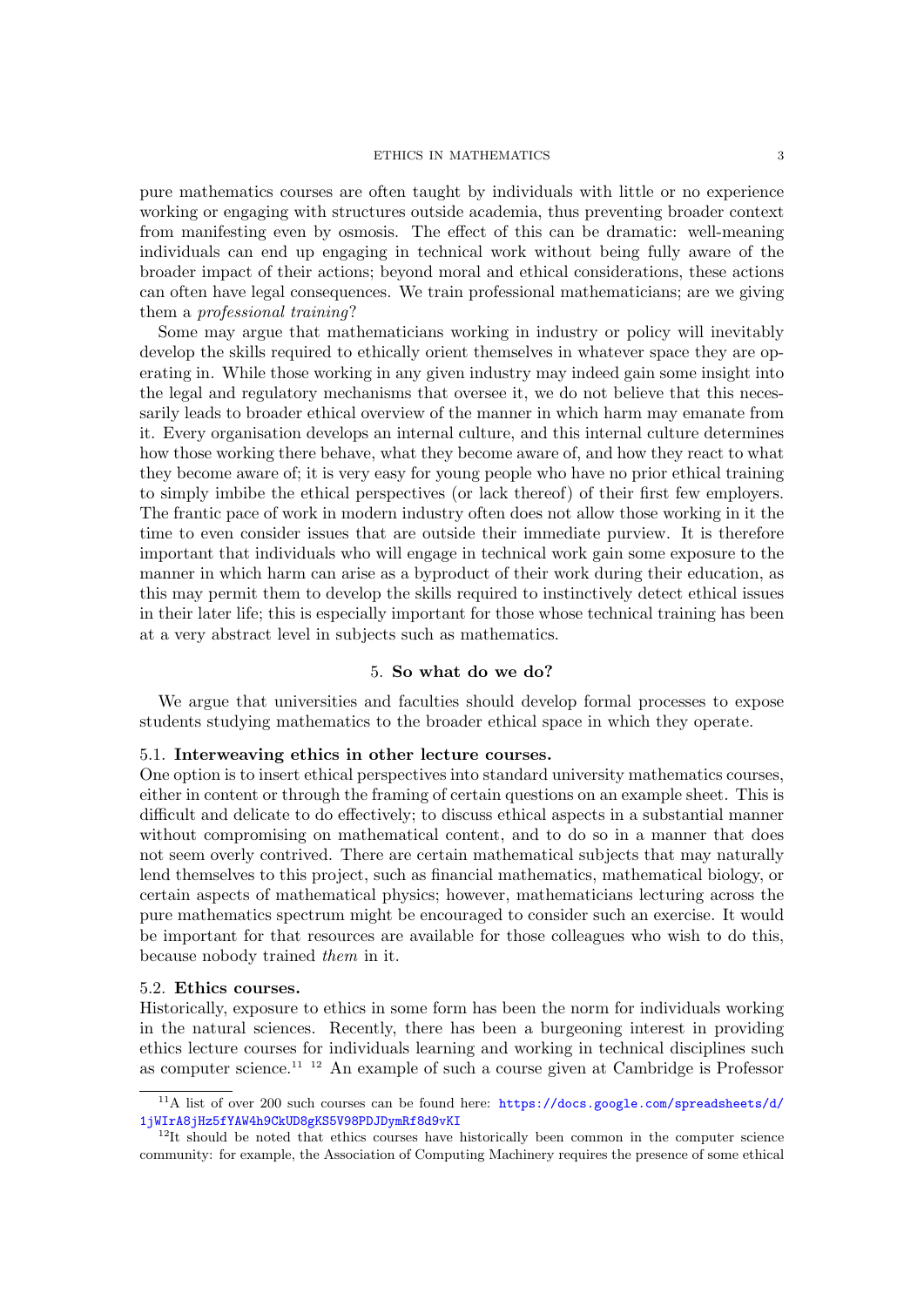#### 4 MAURICE CHIODO AND RISHI VYAS

Ross Anderson's examinable course on Economics, Law and Ethics at the Computer Laboratory.<sup>[13](#page-3-0)</sup> Other examples are courses at Harvard -  $MIT<sup>14</sup>$  $MIT<sup>14</sup>$  $MIT<sup>14</sup>$  and Stanford,<sup>[15](#page-3-2)</sup> with budgets in the millions of dollars. Additionally, the 2018 SIAM Conference on Applied Mathematics Education<sup>[16](#page-3-3)</sup> hosted a parallel session on ethics in mathematics.

Awareness of this is, in some sense, reaching top-level mathematics faculties, as ev-idenced by a recent comment<sup>[17](#page-3-4)</sup> by the Head of Applied Mathematics at Oxford, Prof. Michael Giles:

Cambridge Analytica is interesting from one point of view in that, if you'd asked me 20 years ago whether mathematicians at the DPhil level needed to be exposed to ideas of ethics, I would have said 'Clearly, that is irrelevant to mathematicians'. Now I really think that this is something we have to think about, in the same way that engineers have courses looking at 'What it means to be a professional engineer', and 'Ethics, and your responsibilities as an engineer'. I think that is something that we have to think about as mathematicians now.

In comparison with computer science, there are far fewer instances of university courses about ethics aimed at mathematics students. The first attempt at such a course seems to be one given annually from 1998 to 2004 at the University of New South Wales by Professor James Franklin;<sup>[18](#page-3-5)</sup> more recently, since 2016, the student-run Cambridge University Ethics in Mathematics Society<sup>[19](#page-3-6)</sup> has hosted a series of lectures, given by Dr Maurice Chiodo.

What would a course in ethics in mathematics contain? Very roughly, it would cover the following topics: the ubiquity of ethical issues and the ambiguity that is inherently present in ethical issues; the fundamental, critical, and relatively unique roles that individuals with mathematical skills play in the economy and human society; the various ways harm can arise as a byproduct of the work of mathematicians. These would be illustrated through the use of real case studies drawn from classical engineering and technical examples, from finance, from government policy, and from the 'new' economy that is currently arising out of data science and algorithmic design.

Today, the majority of ethics courses available to (but not necessarily targeted at) mathematicians and computer scientists are at universities based in the United States, where the flexibility inherent in the American higher education system makes it easier to manage the logistics around proposing and organising such courses. Developing courses that might fit into the British university context, where university programs are more structured and focused, will be an interesting and more delicate task.

## 6. Should mathematicians be teaching ethics?

Should mathematicians concern themselves with, and try to formally teach content that is not strictly mathematics? We argue that we should, and indeed already do. Mathematicians across the board tend to show an extensive but informal interest in the

training before they certify a course. The courses alluded to here are those which have a major focus on the manner in which technology intersects with governance and policy.

<span id="page-3-0"></span><sup>13</sup><https://www.cl.cam.ac.uk/teaching/1617/EconLaw/>

<span id="page-3-2"></span><span id="page-3-1"></span><sup>14</sup><https://www.media.mit.edu/courses/the-ethics-and-governance-of-artificial-intelligence/> <sup>15</sup><https://stanfordcs181.github.io/>

<span id="page-3-3"></span><sup>16</sup><https://www.siam.org/Conferences/CM/Main/ed18>

<span id="page-3-4"></span> $17$ https://twitter.com/0xUniMaths/status/1044863537405923328, 26 September 2018.

<span id="page-3-5"></span><sup>18</sup><http://www.austms.org.au/Publ/Gazette/2005/May05/franklin.pdf>

<span id="page-3-6"></span><sup>19</sup><https://cueims.soc.srcf.net/>